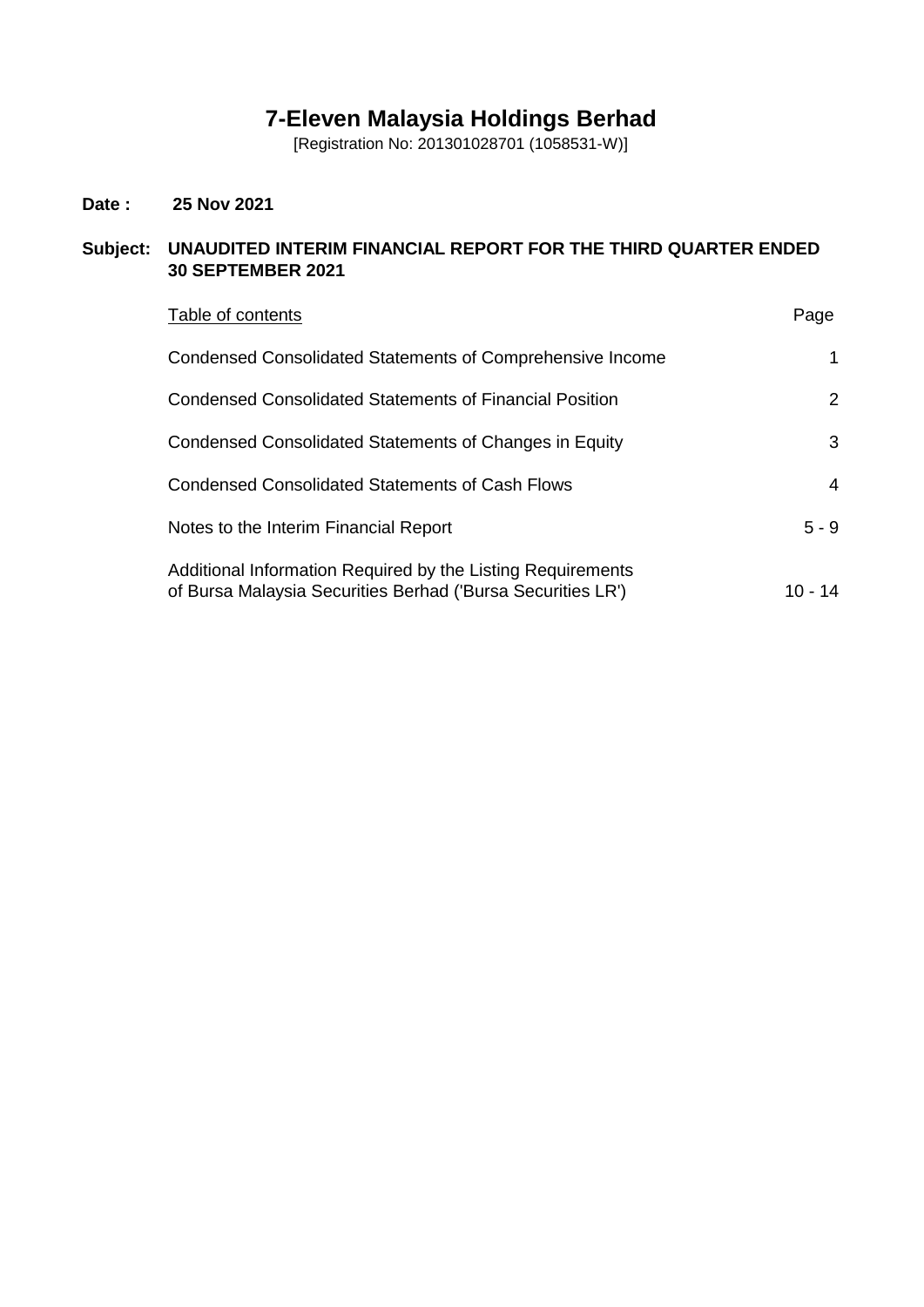# **UNAUDITED INTERIM FINANCIAL REPORT FOR THE THIRD QUARTER ENDED 30 SEPTEMBER 2021 CONDENSED CONSOLIDATED STATEMENTS OF COMPREHENSIVE INCOME**

|                                                               | <b>INDIVIDUAL QUARTER</b><br>3 months ended |               | <b>CUMULATIVE QUARTER</b> |               |  |
|---------------------------------------------------------------|---------------------------------------------|---------------|---------------------------|---------------|--|
|                                                               |                                             |               | 9 months ended            |               |  |
|                                                               | 30.9.2021                                   | 30.9.2020     | 30.9.2021                 | 30.9.2020     |  |
|                                                               | <b>RM'000</b>                               | <b>RM'000</b> | <b>RM'000</b>             | <b>RM'000</b> |  |
| Revenue                                                       | 680,223                                     | 677,483       | 2,014,019                 | 1,947,231     |  |
| Cost of sales                                                 | (498,012)                                   | (480,526)     | (1,478,863)               | (1,384,509)   |  |
| <b>Gross profit</b>                                           | 182,211                                     | 196,957       | 535,156                   | 562,722       |  |
| Other operating income                                        | 38,588                                      | 37,800        | 120,753                   | 113,071       |  |
| Selling and distribution expenses                             | (152, 564)                                  | (159, 842)    | (457, 461)                | (477, 427)    |  |
| Administrative and other operating expenses                   | (37, 735)                                   | (35, 658)     | (109, 108)                | (107, 035)    |  |
| <b>Profit from operations</b>                                 | 30,500                                      | 39,257        | 89,340                    | 91,331        |  |
| Finance costs                                                 | (15, 752)                                   | (14, 573)     | (45,300)                  | (40, 047)     |  |
| Share of results of an associate                              |                                             | (316)         |                           | (966)         |  |
| <b>Profit before tax</b>                                      | 14,748                                      | 24,368        | 44,040                    | 50,318        |  |
| Income tax expense                                            | (5,848)                                     | (8,578)       | (17, 997)                 | (20,489)      |  |
| Profit after tax                                              | 8,900                                       | 15,790        | 26,043                    | 29,829        |  |
| Profit after tax attributable to:                             |                                             |               |                           |               |  |
| Equity holders of the Company                                 | 1,435                                       | 12,919        | 14,233                    | 25,321        |  |
| Non-controlling interest                                      | 7,465                                       | 2,871         | 11,810                    | 4,508         |  |
|                                                               | 8,900                                       | 15,790        | 26,043                    | 29,829        |  |
| Total comprehensive income for the<br>financial year          |                                             |               |                           |               |  |
| Equity holders of the Company                                 | 1,435                                       | 12,919        | 14,233                    | 25,321        |  |
| Non-controlling interest                                      | 7,465                                       | 2,871         | 11,810                    | 4,508         |  |
|                                                               | 8,900                                       | 15,790        | 26,043                    | 29,829        |  |
| Basic/diluted earnings per ordinary share (sen)<br>(Note B11) | 0.13                                        | 1.13          | 1.26                      | 2.21          |  |
|                                                               |                                             |               |                           |               |  |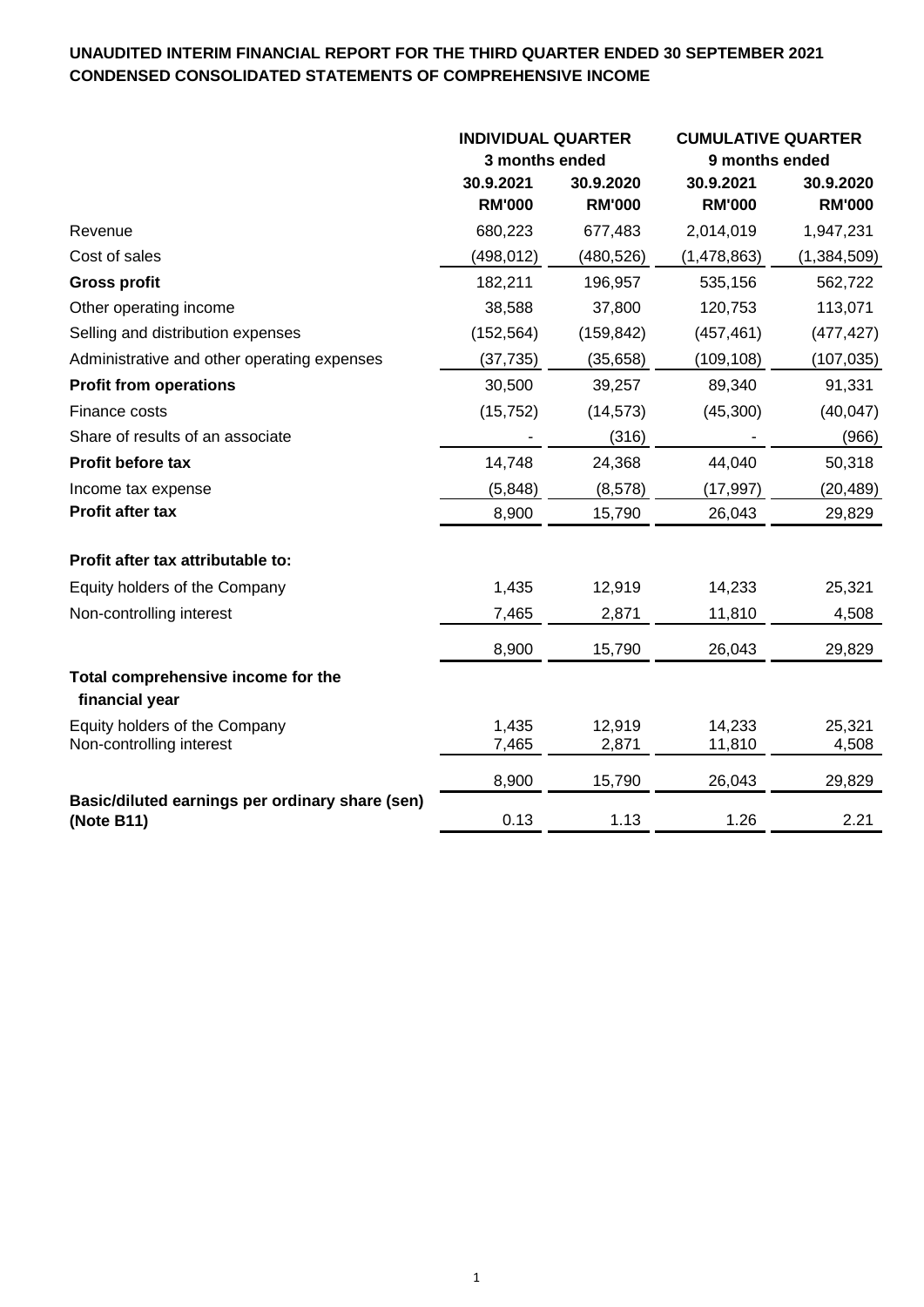### **UNAUDITED INTERIM FINANCIAL REPORT FOR THE THIRD QUARTER ENDED 30 SEPTEMBER 2021 CONDENSED CONSOLIDATED STATEMENTS OF FINANCIAL POSITION**

|                                                                     |                  | <b>The Group</b> |
|---------------------------------------------------------------------|------------------|------------------|
|                                                                     | <b>Unaudited</b> | <b>Audited</b>   |
|                                                                     | As at            | As at            |
|                                                                     | 30.9.2021        | 31.12.2020       |
| <b>Assets</b>                                                       | <b>RM'000</b>    | <b>RM'000</b>    |
| <b>Non-current assets</b>                                           |                  |                  |
| Property, plant and equipment                                       | 340,652          | 346,484          |
|                                                                     | 660,365          | 672,881          |
| Right of use assets                                                 |                  |                  |
| Intangible assets                                                   | 452,561          | 425,492          |
| Other investments                                                   | 9,448            | 5,174            |
| Sundry receivables                                                  | 15,495           | 13,782           |
| Deferred tax assets                                                 | 3,483            | 6,777            |
|                                                                     | 1,482,003        | 1,470,590        |
| <b>Current assets</b>                                               |                  |                  |
| Inventories                                                         | 370,243          | 288,947          |
| Sundry receivables                                                  | 68,212           | 96,183           |
| Tax recoverable                                                     | 955              |                  |
| Other investment                                                    |                  |                  |
|                                                                     | 67,298           | 46,149           |
| Cash and bank balances                                              | 161,663          | 134,980          |
|                                                                     | 668,371          | 566,259          |
| <b>Total assets</b>                                                 | 2,150,374        | 2,036,849        |
| <b>Equity and liabilities</b>                                       |                  |                  |
| Equity attributable to equity holders of the Company                |                  |                  |
|                                                                     |                  |                  |
| Share capital                                                       | 1,485,138        | 1,485,138        |
| <b>Treasury shares</b>                                              | (161, 410)       | (157, 243)       |
| Capital reorganisation deficit                                      | (1,343,248)      | (1,343,248)      |
| Assets revaluation reserve                                          | 42,214           | 42,214           |
| <b>Retained profits</b>                                             | 36,151           | 39,899           |
|                                                                     | 58,845           | 66,760           |
| Non-controlling interest                                            | 108,086          | 94,461           |
| <b>Total equity</b>                                                 | 166,931          | 161,221          |
|                                                                     |                  |                  |
| <b>Non-current liabilities</b>                                      |                  |                  |
| Provisions                                                          | 9,827            | 9,572            |
| <b>Borrowings</b>                                                   | 558,084          | 331,710          |
| Lease liabilities                                                   | 546,011          | 559,833          |
| <b>Contract liabilities</b>                                         | 13,068           | 10,563           |
| Deferred tax liabilities                                            | 56,042           | 61,255           |
|                                                                     | 1,183,032        | 972,933          |
|                                                                     |                  |                  |
| <b>Current liabilities</b>                                          |                  |                  |
| Provisions                                                          | 479              | 1,936            |
| <b>Borrowings</b>                                                   | 129,207          | 201,365          |
| Trade payables                                                      | 424,960          | 441,498          |
| Other payables                                                      | 130,720          | 143,481          |
| Lease liabilities                                                   | 103,484          | 100,016          |
| <b>Contract liabilities</b>                                         | 9,147            | 3,981            |
| <b>Taxation</b>                                                     | 2,414            | 10,418           |
|                                                                     | 800,411          | 902,695          |
| <b>Total liabilities</b>                                            | 1,983,443        | 1,875,628        |
|                                                                     |                  |                  |
| <b>Total equity and liabilities</b>                                 | 2,150,374        | 2,036,849        |
| Net assets per share attributable to ordinary equity holders of the |                  |                  |
| Company, based on number of outstanding shares                      |                  |                  |
| in issue with voting rights (sen)                                   | 5.22             | 5.91             |
|                                                                     |                  |                  |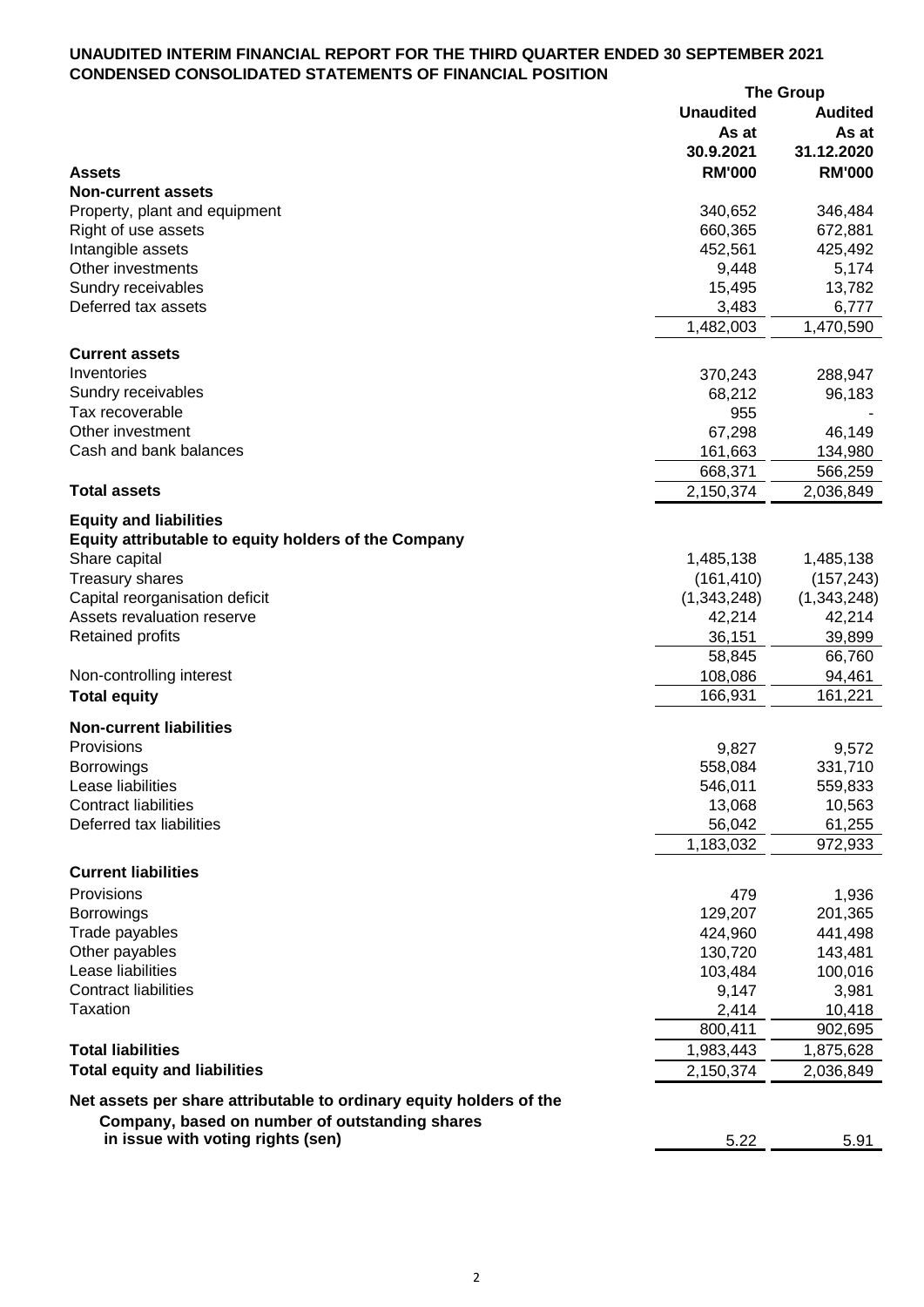### **UNAUDITED INTERIM FINANCIAL REPORT FOR THE THIRD QUARTER ENDED 30 SEPTEMBER 2021 CONDENSED CONSOLIDATED STATEMENTS OF CHANGES IN EQUITY**

|                                                                                           | Attributable to Equity Holders of the Company |                         |                           |                              |                          |                               |                           |                         |
|-------------------------------------------------------------------------------------------|-----------------------------------------------|-------------------------|---------------------------|------------------------------|--------------------------|-------------------------------|---------------------------|-------------------------|
|                                                                                           | <b>Share</b>                                  | <b>Treasury</b>         | Capital<br>reorganisation | <b>Assets</b><br>revaluation | <b>Retained</b>          |                               | Non-<br>controlling       | <b>Total</b>            |
|                                                                                           | capital<br><b>RM'000</b>                      | shares<br><b>RM'000</b> | deficit<br><b>RM'000</b>  | reserve<br><b>RM'000</b>     | profits<br><b>RM'000</b> | <b>Total</b><br><b>RM'000</b> | interest<br><b>RM'000</b> | equity<br><b>RM'000</b> |
| At 1 January 2021                                                                         |                                               |                         |                           |                              |                          |                               |                           |                         |
| As previously stated                                                                      | 1,485,138                                     | (157, 243)              | (1,343,248)               | 42,214                       | 39,899                   | 66,760                        | 94,461                    | 161,221                 |
| Acquisition of a subsidiaries                                                             |                                               |                         |                           |                              |                          |                               | 13,455                    | 13,455                  |
| Acquisition of treasury shares                                                            |                                               | (4, 167)                |                           |                              |                          | (4, 167)                      | $\overline{\phantom{a}}$  | (4, 167)                |
| Total comprehensive income                                                                |                                               |                         |                           | $\overline{a}$               | 14,233                   | 14,233                        | 11,810                    | 26,043                  |
| <b>Transaction with owners:</b>                                                           |                                               |                         |                           |                              |                          |                               |                           |                         |
| Changes in subsidiary's ownership<br>interests that do not result in a<br>loss of control |                                               |                         |                           |                              | 40                       | 40                            | (181)                     |                         |
| Dividends on ordinary shares                                                              |                                               |                         |                           |                              | (18,021)                 | (18,021)                      | $\overline{\phantom{0}}$  | (141)<br>(18,021)       |
| Dividends paid to non-controlling<br>interests                                            |                                               |                         |                           |                              |                          |                               | (11,590)                  | (11,590)                |
| Issuance of shares by subsidiaries                                                        |                                               |                         |                           |                              |                          |                               |                           |                         |
| to non-controlling interests                                                              | 1,485,138                                     |                         |                           | 42,214                       | 36,151                   | 58,845                        | 131<br>108,086            | 131<br>166,931          |
| At 30 September 2021                                                                      |                                               | (161, 410)              | (1, 343, 248)             |                              |                          |                               |                           |                         |
| At 1 January 2020                                                                         |                                               |                         |                           |                              |                          |                               |                           |                         |
| As previously stated                                                                      | 1,485,138                                     | (128, 928)              | (1,343,248)               | 41,969                       | 46,985                   | 101,916                       | 195                       | 102,111                 |
| Acquisition of a subsidiary                                                               |                                               |                         |                           |                              |                          |                               | 95,197                    | 95,197                  |
| Acquisition of treasury shares                                                            |                                               | (28, 315)               |                           |                              |                          | (28, 315)                     | $\overline{\phantom{a}}$  | (28, 315)               |
| Total comprehensive income                                                                |                                               |                         |                           | 245                          | 29,766                   | 30,011                        | 5,587                     | 35,598                  |
| <b>Transaction with owners:</b>                                                           |                                               |                         |                           |                              |                          |                               |                           |                         |
| Changes in subsidiary's ownership<br>interests that do not result in a<br>loss of control |                                               |                         |                           |                              | (10, 398)                | (10, 398)                     | (2, 394)                  | (12, 792)               |
| Dividends on ordinary shares                                                              |                                               |                         |                           |                              | (26, 454)                | (26, 454)                     |                           | (26, 454)               |
| Dividends paid to non-controlling                                                         |                                               |                         |                           |                              |                          |                               |                           |                         |
| interests                                                                                 |                                               |                         |                           |                              |                          |                               | (4, 124)                  | (4, 124)                |
| At 31 December 2020                                                                       | 1,485,138                                     | (157, 243)              | (1, 343, 248)             | 42,214                       | 39,899                   | 66,760                        | 94.461                    | 161,221                 |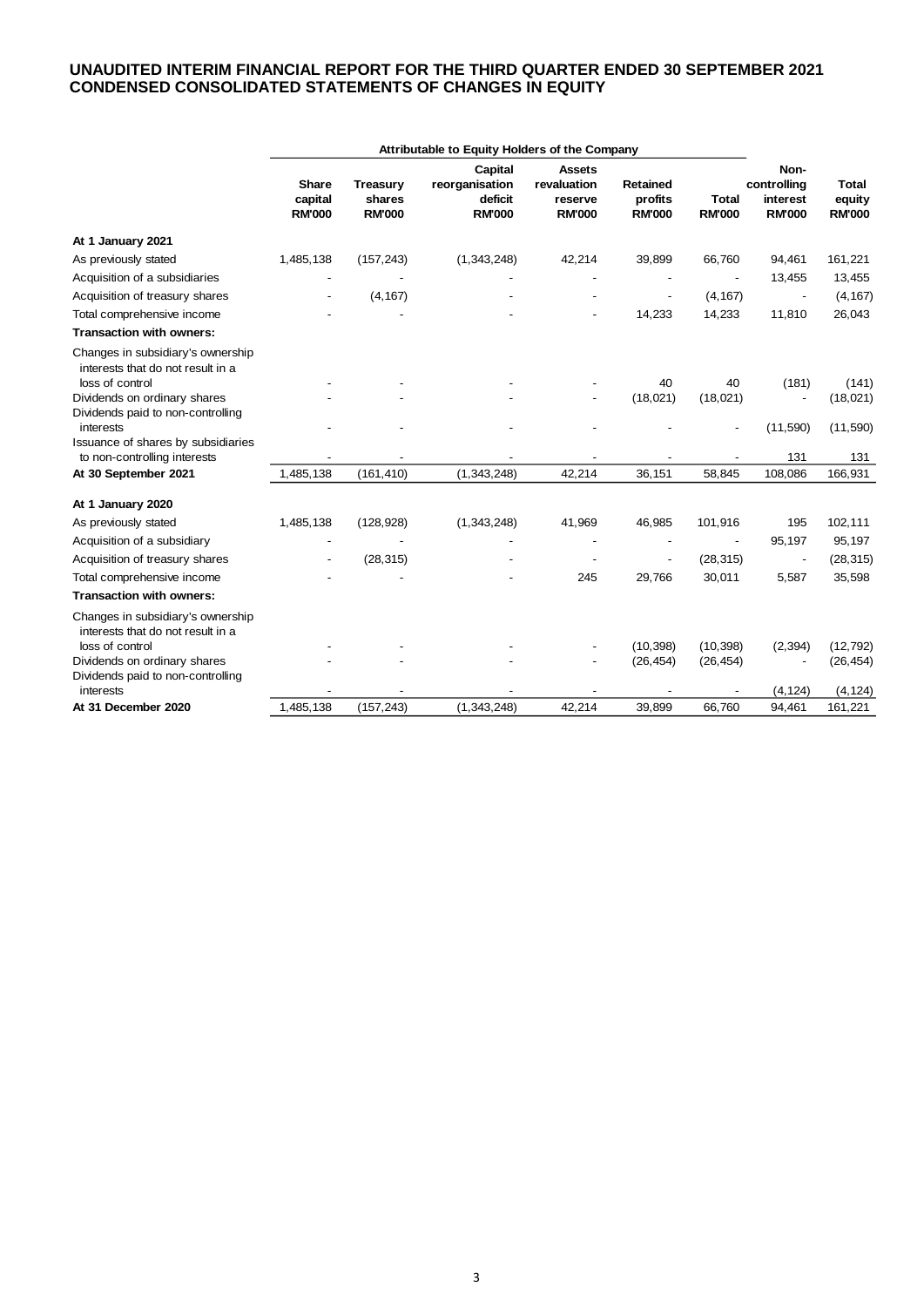#### **UNAUDITED INTERIM FINANCIAL REPORT FOR THE THIRD QUARTER ENDED 30 SEPTEMBER 2021 CONDENSED CONSOLIDATED STATEMENTS OF CASH FLOWS CUMULATIVE QUARTER**

|                                                                                            | <b>CUMULATIVE QUARTER</b><br>9 months ended |                          |
|--------------------------------------------------------------------------------------------|---------------------------------------------|--------------------------|
|                                                                                            | 30.9.2021                                   | 30.9.2020                |
|                                                                                            | <b>RM'000</b>                               | <b>RM'000</b>            |
| Cash flows from operating activities                                                       |                                             |                          |
| Cash receipts from customers and other receivables<br>Cash paid to suppliers and employees | 2,197,502<br>(2,031,915)                    | 2,125,836<br>(1,928,279) |
| Cash generated from operations                                                             | 165,587                                     | 197,557                  |
| Interest paid                                                                              | (13, 209)                                   | (14, 876)                |
| Tax paid<br>Tax refund                                                                     | (26, 848)                                   | (11, 866)<br>631         |
| Net cash generated from operating activities                                               | 125,530                                     | 171,446                  |
|                                                                                            |                                             |                          |
| Cash flows from investing activities                                                       |                                             |                          |
| Acquisition of an associate                                                                |                                             | (7, 512)                 |
| Acquisition of subsidiaries and businesses                                                 | (25, 667)                                   | (328, 597)               |
| Acquisition of quoted shares                                                               | (4,714)                                     | (486)                    |
| Changes in subsidiary's ownership interests<br>that do not result in a loss of control     | (142)                                       | (881)                    |
| Purchase of property, plant and equipment                                                  | (29, 557)                                   | (36, 440)                |
| Proceeds from disposal of property, plant and equipment                                    | 1,447                                       | 100                      |
| Dividend received                                                                          | 75                                          | 29                       |
| Interest received                                                                          | 1,630                                       | 2,186                    |
| Increase in pledge fixed deposits with licensed bank                                       | (1,002)                                     |                          |
| Net change in short term funds                                                             | (21, 025)                                   | 13,337                   |
| Net cash used in investing activities                                                      | (78, 955)                                   | (358, 264)               |
| Cash flows from financing activities                                                       |                                             |                          |
| Acquisition of treasury shares                                                             | (4, 167)                                    | (9,948)                  |
| Dividends paid to shareholders of the Company                                              | (18,021)                                    | (30,044)                 |
| Dividends paid to non-controlling interests                                                | (11,590)                                    |                          |
| Proceeds from bankers' acceptances                                                         | 212,700                                     | 216,050                  |
| Proceeds from medium term note                                                             | 498,939                                     |                          |
| Proceeds from term loan                                                                    | 43,730                                      | 377,000                  |
| Proceeds from revolving credit                                                             | 20,000                                      |                          |
| Proceeds from issuance of shares by subsidiaries                                           |                                             |                          |
| to non-controlling interests                                                               | 131                                         |                          |
| Payment of principal portion of lease liabilities<br>Repayment of bankers' acceptances     | (109, 904)                                  | (98, 832)                |
| Repayment of term loans                                                                    | (254, 440)<br>(379, 505)                    | (209, 800)<br>(33,960)   |
| Repayment of revolving credit                                                              | (20,000)                                    |                          |
| Repayment of hire purchase and finance lease liabilities                                   | (53)                                        | (71)                     |
| Net cash (used in)/from financing activities                                               | (22, 180)                                   | 210,395                  |
|                                                                                            |                                             |                          |
| Net increase in cash and cash equivalents                                                  | 24,395                                      | 23,577                   |
| Cash and cash equivalents at beginning of the financial period                             | 134,649                                     | 96,207                   |
| Cash and cash equivalents at end of the financial period                                   | 159,044                                     | 119,784                  |
| Cash and cash equivalents at the end of the financial period comprises the following:-     |                                             |                          |
| Cash and bank balances                                                                     | 159,044                                     | 119,552                  |
| Fixed deposits with licensed banks                                                         | 2,619                                       | 444                      |
|                                                                                            | 161,663                                     | 119,996                  |
| Less: Fixed deposit pledged to licensed bank                                               | (2,619)                                     | (212)                    |
|                                                                                            | 159,044                                     | 119,784                  |
|                                                                                            |                                             |                          |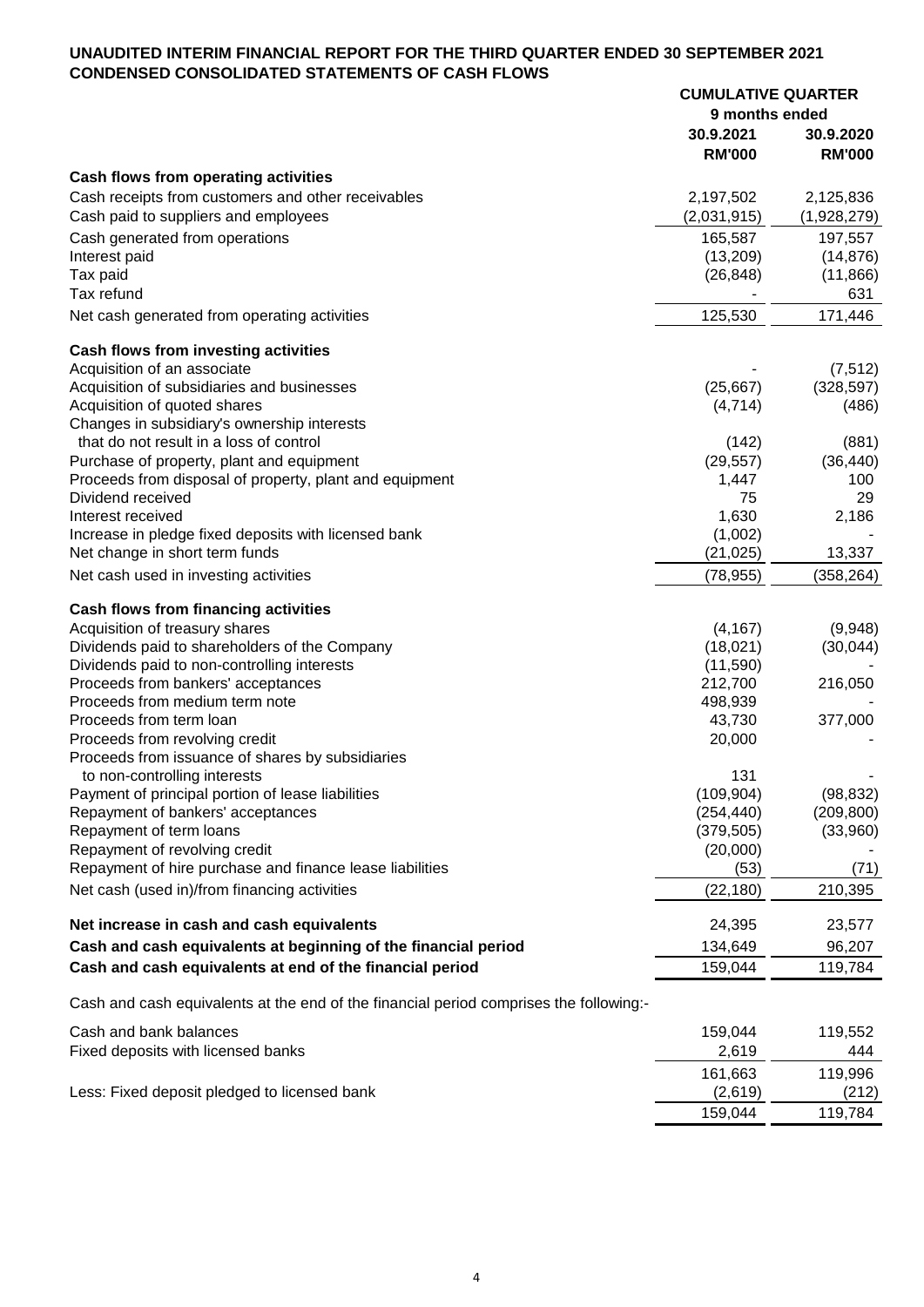#### **A1. CORPORATE INFORMATION**

7-Eleven Malaysia Holdings Berhad ("SEM" or "the Company") is a public limited liability company, incorporated and domiciled in Malaysia.

SEM is an investment holding company, with 2 major subsidiaries:-

- (a) 7-Eleven Malaysia Sdn Bhd ("7EMSB"), which manages the operations and franchising of the convenience store chain under the "7-Eleven" brand; and
- (b) Caring Pharmacy Group Berhad, which operates the pharmaceutical retail chain under the "Caring", "Wellings" and "Georgetown" brands.

The Company and its subsidiaries are collectively referred to as the Group.

#### **A2. BASIS OF PREPARATION**

The interim financial report is unaudited and has been prepared in accordance with the requirements of Malaysian Financial Reporting Standard ("MFRS") 134 Interim Financial Reporting issued by the Malaysian Accounting Standards Board and paragraph 9.22 and Appendix 9B of the Listing Requirements of Bursa Malaysia Securities Berhad. It should be read in conjunction with the Group's annual audited financial statements for the year ended 31 December 2020.

The interim financial report is presented in Ringgit Malaysia ("RM") and all values are rounded to the nearest thousand ("RM'000") except when otherwise indicated.

#### **A3. CHANGES IN ACCOUNTING POLICIES**

The accounting policies and methods of computation adopted in the preparation of the interim financial report are consistent with those adopted in the audited financial statements for the year ended 31 December 2020 except as follows:

On 1 January 2021, the Group adopted the following amended MFRSs mandatory for annual financial period beginning on or after 1 January 2021:

| <b>Description</b>                                                                                     | <b>Effective for annual</b><br>financial periods<br>beginning on<br>or after |
|--------------------------------------------------------------------------------------------------------|------------------------------------------------------------------------------|
| Amendments to MFRS 9, MFRS 139, MFRS 7, MFRS 4 and MFRS 16:<br>Interest Rate Benchmark Reform- Phase 2 | 1 January 2021                                                               |

Adoption of the above standards and interpretations did not have any significant impact on the financial performance or position of the Group.

The standards, amendments to standards and IC Interpretation that are issued but not yet effective up to the date of issuance of the Group's financial statements are disclosed below:

|                                                                                                                                      | <b>Effective for annual</b><br>financial periods<br>beginning on |
|--------------------------------------------------------------------------------------------------------------------------------------|------------------------------------------------------------------|
|                                                                                                                                      | or after                                                         |
| MFRS 3: Reference to Conceptual Framework (Amendments to MFRS 3)                                                                     | 1 January 2022                                                   |
| MFRS 9: Fees in the 10% Test for Derecognition of Financial Liabilities                                                              | 1 January 2022                                                   |
| Amendments to MFRS 116 Property, Plant and Equipment:<br>Proceeds before Intended Use                                                | 1 January 2022                                                   |
| Amendments to MFRS 137 Provisions, Contingent Liabilities and Contingent Assets:<br>Onerous Contracts- Cost of Fulfilling a Contract | 1 January 2022                                                   |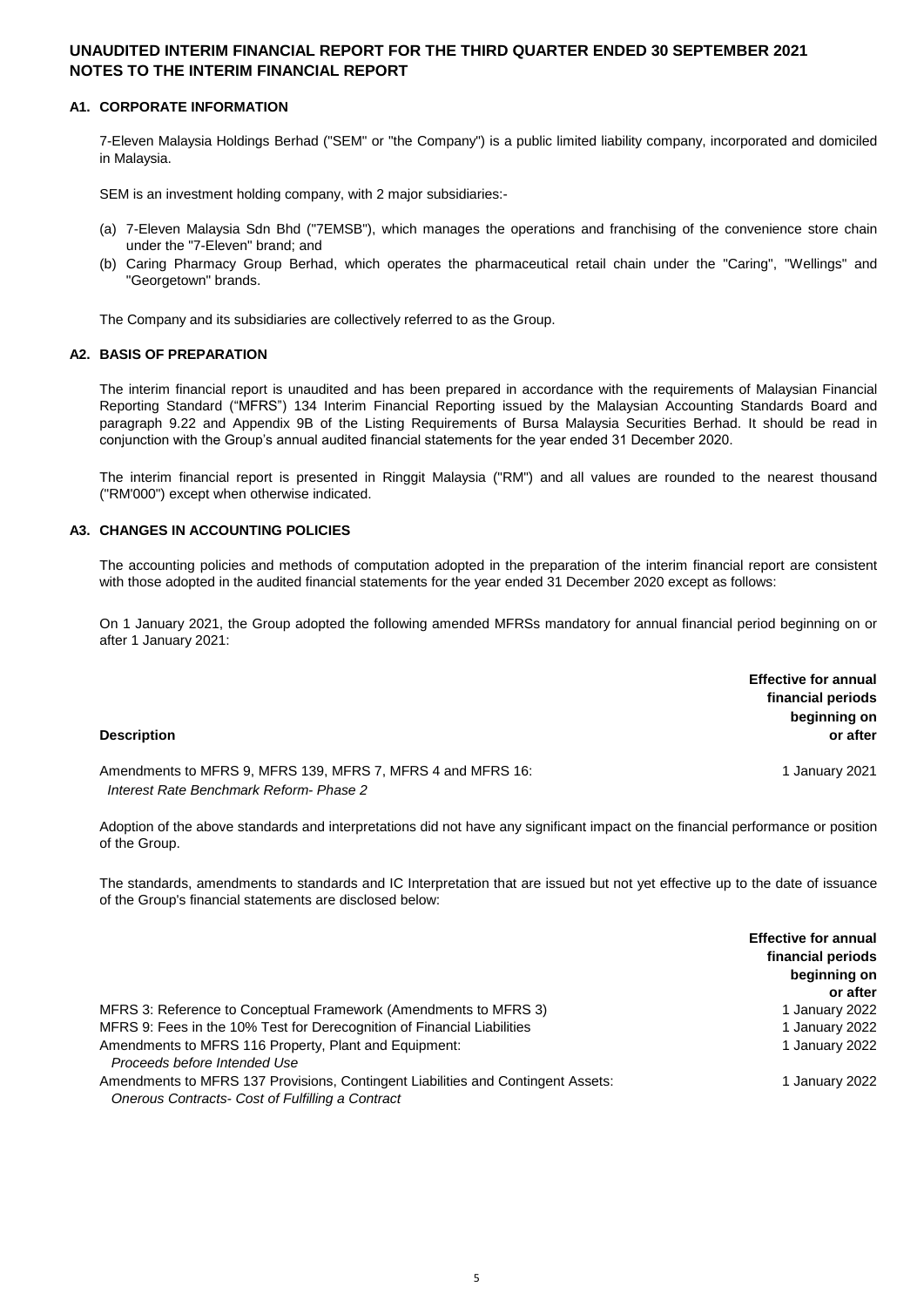#### **A3. CHANGES IN ACCOUNTING POLICIES (CONT'D)**

|                                                                                             | <b>Effective for annual</b><br>financial periods |
|---------------------------------------------------------------------------------------------|--------------------------------------------------|
| <b>Description</b>                                                                          | beginning on<br>or after                         |
| Annual improvements to MFRS Standards 2018 - 2020 Cycle                                     | 1 January 2022                                   |
| Amendments to MFRS 1: First-time Adoption of Malaysian Financial Reporting Standards<br>(i) |                                                  |
| Amendments to MFRS 3: Business Combination<br>(ii)                                          |                                                  |
| Amendments to MFRS 9: Financial Instruments<br>(iii)                                        |                                                  |
| Amendments to MFRS 16: Leases<br>(iv)                                                       |                                                  |
| Amendments to MFRS 141: Agriculture<br>(v)                                                  |                                                  |
| MFRS 108: Definition of Accounting Estimates (Amendments to MFRS 108)                       | 1 January 2023                                   |
| MFRS 101: Disclosure of Accounting Policies (Amendments to MFRS 101)                        | 1 January 2023                                   |
| Amendments to MFRS 101 Presentation of Financial Statements:                                |                                                  |
| Classification of Liabilities as Current or Non-current                                     | 1 January 2023                                   |
| <b>MFRS 17: Insurance Contracts</b>                                                         | 1 January 2023                                   |
| Amendments to MFRS 17 Insurance Contracts                                                   | 1 January 2023                                   |
| Amendments to MFRS 112: Deferred Tax related to Assets and Liabilities arising from         | 1 January 2023                                   |
| a Single Transaction                                                                        |                                                  |

The Group has not early adopted any of the new or revised standards and amendments to standards that have been issued but not yet effective for the Group's accounting period beginning on or after 1 January 2021. The Group intend to adopt these standards, if applicable, when they become effective. The initial application of the new or revised MFRSs and Amendments to MFRSs, which will be applied prospectively or which requires extended disclosures, is not expected to have any significant financial impacts to the financial statements of the Group upon their initial adoption.

#### **A4. SEASONALITY OR CYCLICALITY OF OPERATIONS**

The business of the Group typically experience higher customer count, transaction value and sales during weekends, public holidays, school holidays and festive periods such as Chinese New Year, Hari Raya, Deepavali and Christmas. Additionally, the various stages of Movement Control Orders have an influence on trading hours as well as phasing of sales.

#### **A5. ITEMS OF UNUSUAL NATURE**

There were no unusual items affecting assets, liabilities, equity, net income or cash flows during the financial period under review.

#### **A6. CHANGES IN ESTIMATES**

There were no changes in estimates of amounts reported in prior financial year that have had a material effect in the current financial period.

#### **A7. CHANGES IN COMPOSITION OF THE GROUP**

On 29 January 2021, Caring Pharmacy Retail Management Sdn Bhd ("Caring"), an indirect 75%-owned subsidiary of SEM, completed the acquisitions of equity interests in pharmacy companies as well as business assets comprising the following:

- (i) 67% equity interest in The Pill House Pharmacy Sdn Bhd ("TPH") for a cash consideration of about RM24.94 million;
- (ii) 60% equity interest in Wellings Pharmacy Sdn Bhd ("Wellings") for a cash consideration of RM19.90 million;
- (iii) business assets in three (3) pharmacy outlets held by Farmasi Sri Nibong Sdn Bhd for a cash consideration of RM3.00 million; and
- (iv) business assets in one (1) pharmacy outlet held by Farmasi Sri Nibong (Pekaka) Sdn Bhd for a cash consideration of RM0.45 million.

Accordingly, TPH and Wellings, through Caring, are now 67% and 60%-owned subsidiaries of SEM.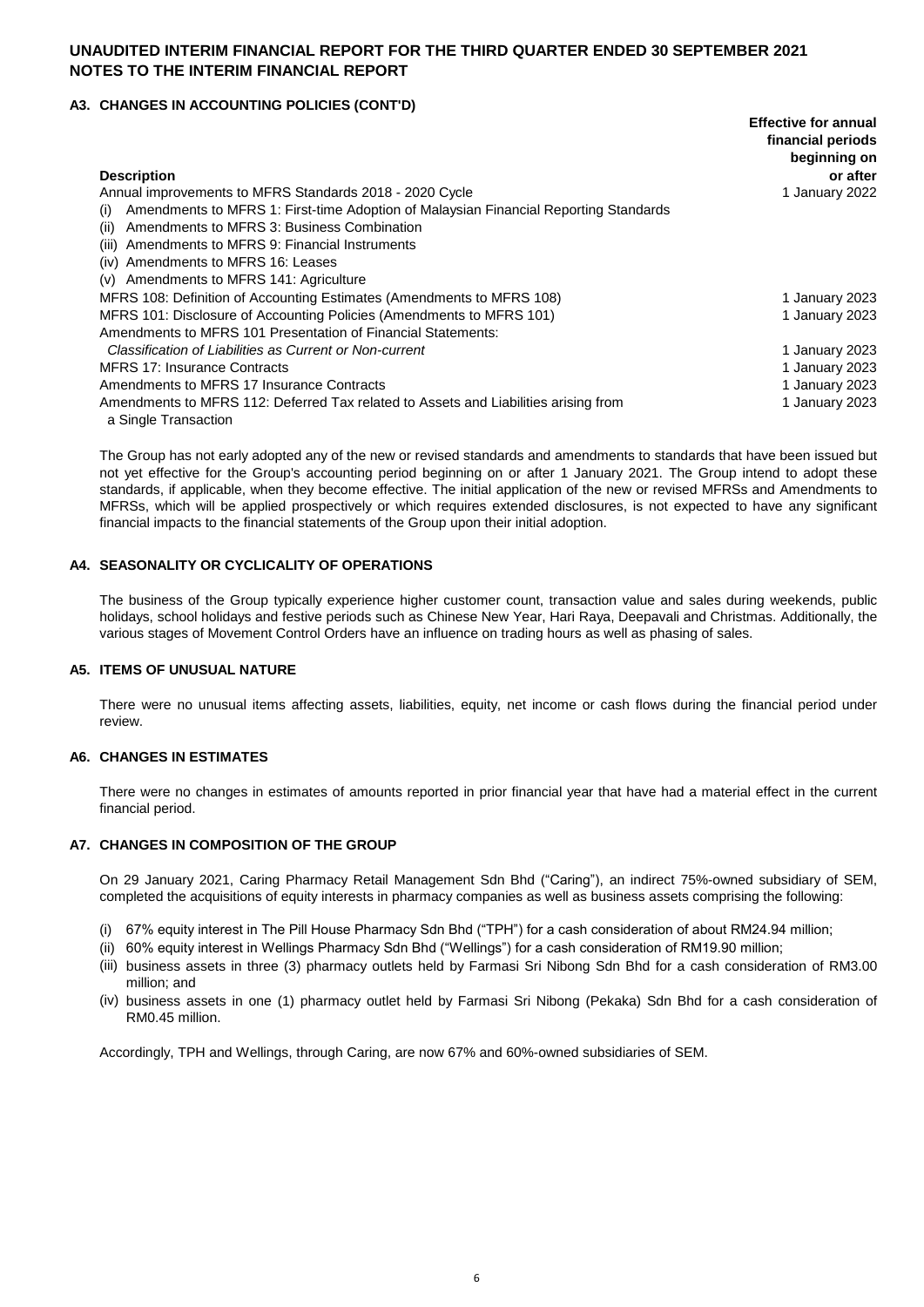#### **A8. DEBT AND EQUITY SECURITIES**

There were no issuances and repayments of debt and equity securities, share cancellations and resales of treasury shares for the current financial period ended 30 September 2021 and period up to the date of this announcement other than the following:-

#### Treasury shares

During the financial period ended 30 September 2021, the Company repurchased 2,930,000 of its issued ordinary shares from the open market at an average price of RM1.42 per share with internally generated funds. The shares repurchased are being held as treasury shares.

The number of treasury shares bought back and held in hand as at 30 September 2021 are as follows:

|          | Price per share (RM) |                | Number of | Amount    |          |
|----------|----------------------|----------------|-----------|-----------|----------|
| Month    | Lowest               | <b>Highest</b> | Average   | shares    | (RM'000) |
| Mar 2021 | 1.36                 | 1.40           | 1.38      | 600.000   | 831      |
| Apr 2021 | 1.41                 | 1.44           | 1.43      | 2,330,000 | 3,336    |
|          |                      |                |           | 2,930,000 | 4.167    |

#### **Medium Term Notes**

The Company has established a 15-year medium term notes ("MTN") programme of RM600.0 million in nominal value ("MTN Programme"), which was lodged with the Securities Commission Malaysia ("SC")) on 15 April 2021 in accordance with the SC's Guidelines on Unlisted Capital Market Products under the Lodge and Launch Framework.

The Company has completed its maiden MTN issuance of RM500.0 million ("Series 1 MTN") under the MTN Programme on 28 June 2021.

#### **A9. DIVIDEND PAID**

During the financial period ended 30 September 2021, the Company paid a single tier cash dividend of 1.6 sen per ordinary share on 1,126,320,000 ordinary shares with voting rights. The entitlement date was fixed on 6 May 2021 and the cash dividend was paid on 21 May 2021.

**Inter-**

#### **A10.SEGMENT REPORT**

Segmental analysis for the financial period ended 30 September 2021 is as follows:

|                                             |                 | inter-        |               |
|---------------------------------------------|-----------------|---------------|---------------|
|                                             | <b>External</b> | segment       | <b>Total</b>  |
| Revenue                                     | <b>RM'000</b>   | <b>RM'000</b> | <b>RM'000</b> |
| For the nine months ended 30 September 2021 |                 |               |               |
| Convenience stores                          | 1,290,242       |               | 1,290,242     |
| Pharmaceutical                              | 723,640         |               | 723,640       |
| <b>Others</b>                               | 137             | (137)         |               |
| Inter-segment elimination                   |                 | 137           | 137           |
|                                             | 2,014,019       |               | 2,014,019     |
| For the nine months ended 30 September 2020 |                 |               |               |
| Convenience stores                          | 1,635,810       |               | 1,635,810     |
| Pharmaceutical                              | 311.291         |               | 311,291       |
| <b>Others</b>                               | 130             | (130)         |               |
| Inter-segment elimination                   |                 | 130           | 130           |
|                                             | 1,947,231       |               | 1,947,231     |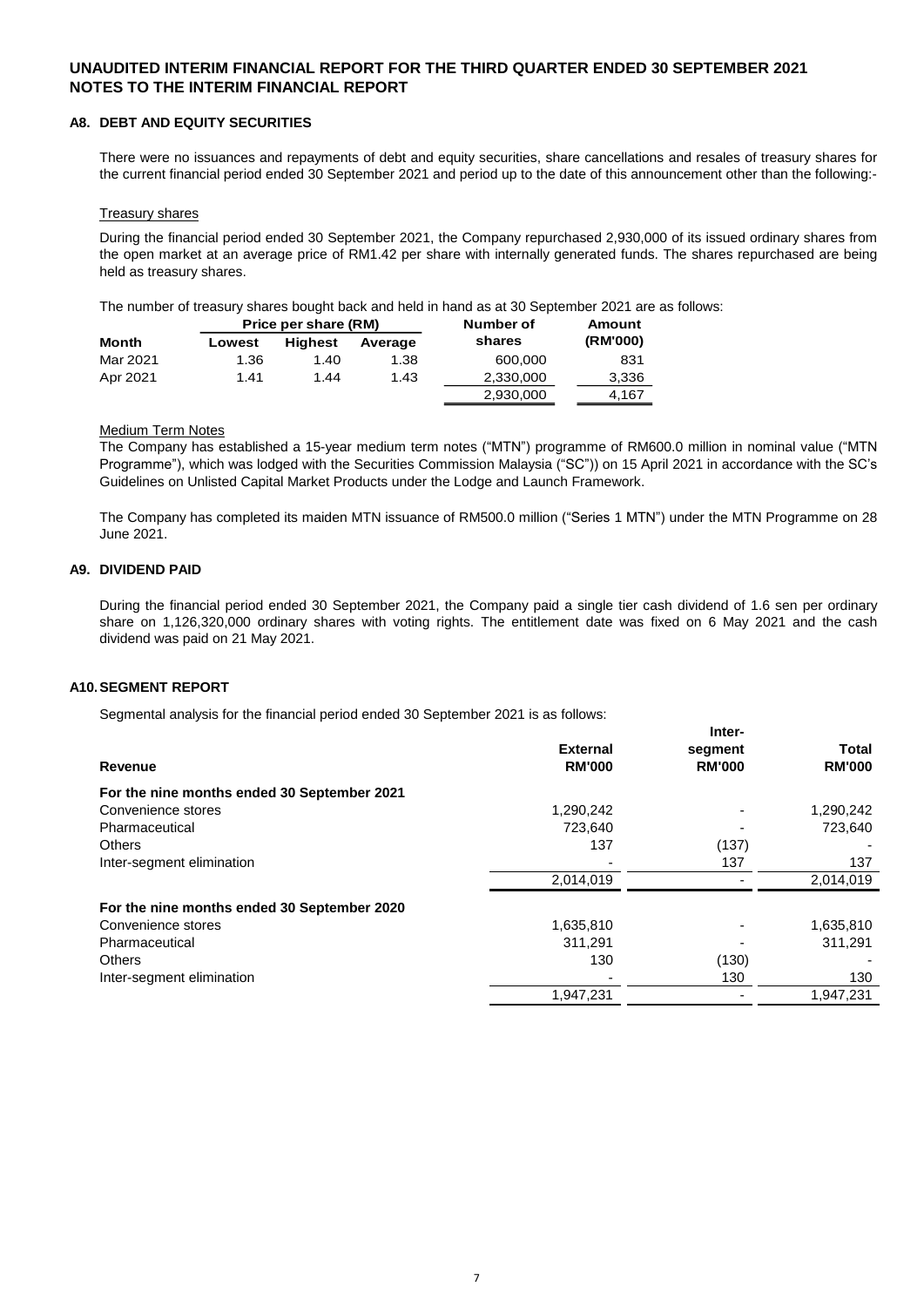### **A10.SEGMENT REPORT (CONT'D)**

|                                  | <b>CUMULATIVE QUARTER</b><br>9 months ended |                            |  |
|----------------------------------|---------------------------------------------|----------------------------|--|
| <b>Results</b>                   | 30.9.2021<br><b>RM'000</b>                  | 30.9.2020<br><b>RM'000</b> |  |
| Convenience stores               | 50,980                                      | 82,257                     |  |
| Pharmaceutical                   | 41,342                                      | 16,886                     |  |
| <b>Others</b>                    | (4,612)                                     | (9,998)                    |  |
|                                  | 87,710                                      | 89,145                     |  |
| Interest income                  | 1,630                                       | 2,186                      |  |
| <b>Profit from operations</b>    | 89,340                                      | 91,331                     |  |
| Share of results of an associate |                                             | (966)                      |  |
| Finance costs                    | (45, 300)                                   | (40, 047)                  |  |
| Profit before tax                | 44,040                                      | 50,318                     |  |
| Income tax expense               | (17,997)                                    | (20,489)                   |  |
| Net profit for the year          | 26,043                                      | 29,829                     |  |

### **A11.PROPERTY, PLANT AND EQUIPMENT**

During the 9 months ended 30 September, the Group acquired assets at costs of RM29.6 million (2020 : RM36.4 million). The assets acquired comprise mainly of renovation, furniture, fittings, equipment and computer equipment.

### **A12.SIGNIFICANT RELATED PARTY TRANSACTIONS**

|                                                               |                                                                                                   | <b>CUMULATIVE QUARTER</b><br>9 months ended |                            |  |
|---------------------------------------------------------------|---------------------------------------------------------------------------------------------------|---------------------------------------------|----------------------------|--|
| <b>Transacting party</b>                                      | <b>Type of transaction</b>                                                                        | 30.9.2021<br><b>RM'000</b>                  | 30.9.2020<br><b>RM'000</b> |  |
| With subsidiaries company                                     |                                                                                                   |                                             |                            |  |
| 7-Eleven Malaysia Sdn Bhd<br>("7-Eleven Malaysia" or "7EMSB") | Advances (to)/from 7EMSB                                                                          | (121, 887)                                  | 29,380                     |  |
|                                                               | Interest expense on advances<br>from 7EMSB                                                        | 2,276                                       | 2,533                      |  |
| Convenience Shopping (Sabah)<br>Sdn Bhd ("CSSSB")             | Advances to CSSSB                                                                                 |                                             | 377,000                    |  |
|                                                               | Interest income on advances to<br><b>CSSSB</b>                                                    | (14, 878)                                   | (1,580)                    |  |
| With companies in which TSVT is<br>deemed interested*         |                                                                                                   |                                             |                            |  |
| U Mobile Sdn. Bhd.<br>("U Mobile")                            | Receipts of payment from<br>U Mobile for commission for<br>sale of mobile phone reloads           | 7,488                                       | 10,659                     |  |
|                                                               | Payments to U Mobile for reload<br>transaction values for in-store<br>services for sale of mobile |                                             |                            |  |
|                                                               | phone reloads<br>Receipts of payment from<br>U Mobile for advertisement                           | 120,169                                     | 168,258                    |  |
|                                                               | placement fees                                                                                    | 7,043                                       | 6,696                      |  |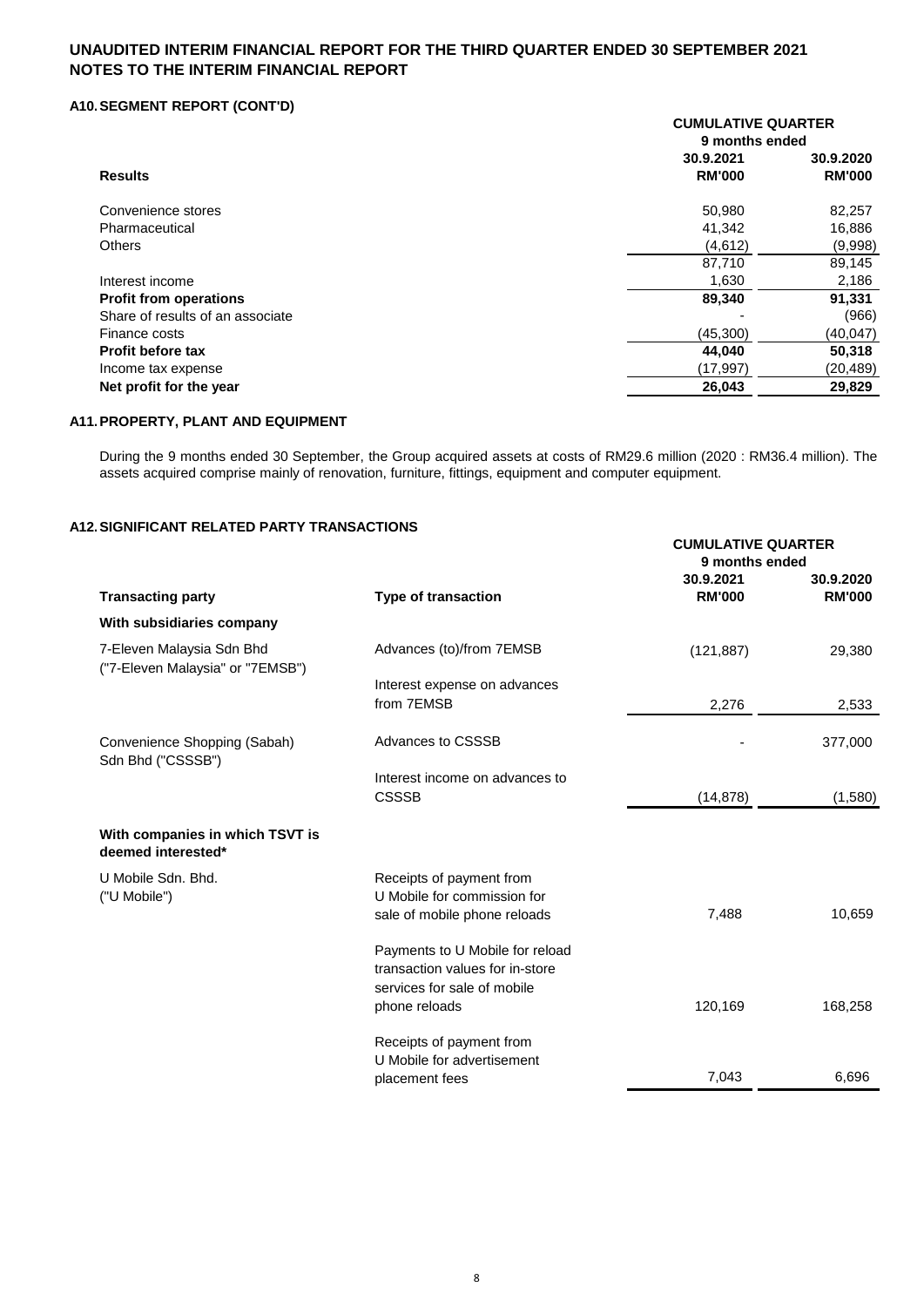### **A12.SIGNIFICANT RELATED PARTY TRANSACTIONS (CONT'D)**

|                                                                           |                                                                                           | <b>CUMULATIVE QUARTER</b><br>9 months ended |                            |  |
|---------------------------------------------------------------------------|-------------------------------------------------------------------------------------------|---------------------------------------------|----------------------------|--|
| <b>Transacting party</b>                                                  | <b>Type of transaction</b>                                                                | 30.9.2021<br><b>RM'000</b>                  | 30.9.2020<br><b>RM'000</b> |  |
| With companies in which TSVT is<br>deemed interested*                     |                                                                                           |                                             |                            |  |
| Securexpress Services Sdn. Bhd.<br>("Securexpress")                       | Payments to Securexpress for<br>fees relating to the delivery of<br>merchandise to stores | 5,204                                       | 6,241                      |  |
|                                                                           |                                                                                           |                                             |                            |  |
| Berjaya Food Trading Sdn Bhd<br>("B Food")                                | Payment to B Food for purchase of<br>beverages                                            | 4,156                                       | 1,641                      |  |
| Nural Enterprise Sdn Bhd<br>("Nural")                                     | Payments to Nural for rental of<br>property                                               | 1,112                                       | 1,025                      |  |
| Sun Media Corporation Sdn Bhd<br>("Sun Media")                            | Advertising fees on placement of<br>advertisement in The Sun<br>newspaper                 | 526                                         | 872                        |  |
|                                                                           | Display fees from placement of<br>The Sun newspaper in 7-Eleven's<br>stores               | 540                                         | 540                        |  |
| Razer Pay Holdings Pte. Ltd.<br>and its subsidiary companies<br>("Razer") | Receipts of commission from Razer<br>for in-store services                                | 26,837                                      | 24,825                     |  |
|                                                                           | Payments to Razer for transaction<br>values for in-store services                         | 2,907,119                                   | 2,020,159                  |  |
|                                                                           | Receipts of transaction values from<br>Razer for e-wallet transactions                    | 175,362                                     | 112,186                    |  |

### **A13.CONTINGENT LIABILITIES**

The Group has bank guarantees amounting to RM9,189,534 (31 December 2020: RM9,114,563) as security deposits in favour of various government and statutory bodies, and private companies.

The bank guarantee facility is granted to 7EMSB and Caring on a clean basis.

#### **A14.CAPITAL COMMITMENTS**

|                                   | <b>The Group</b> |                         |  |
|-----------------------------------|------------------|-------------------------|--|
|                                   | <b>Unaudited</b> | <b>Audited</b><br>As at |  |
|                                   | As at            |                         |  |
|                                   | 30.9.2021        | 31.12.2020              |  |
|                                   | <b>RM'000</b>    | <b>RM'000</b>           |  |
| Property, plant and equipment     |                  |                         |  |
| - approved and contracted for     | 8.877            | 9,492                   |  |
| - approved but not contracted for | 83,090           | 116,252                 |  |
|                                   | 91,967           | 125,744                 |  |

#### **A15.SUBSEQUENT EVENT**

There were no significant events since the end of this current quarter up to the date of this announcement.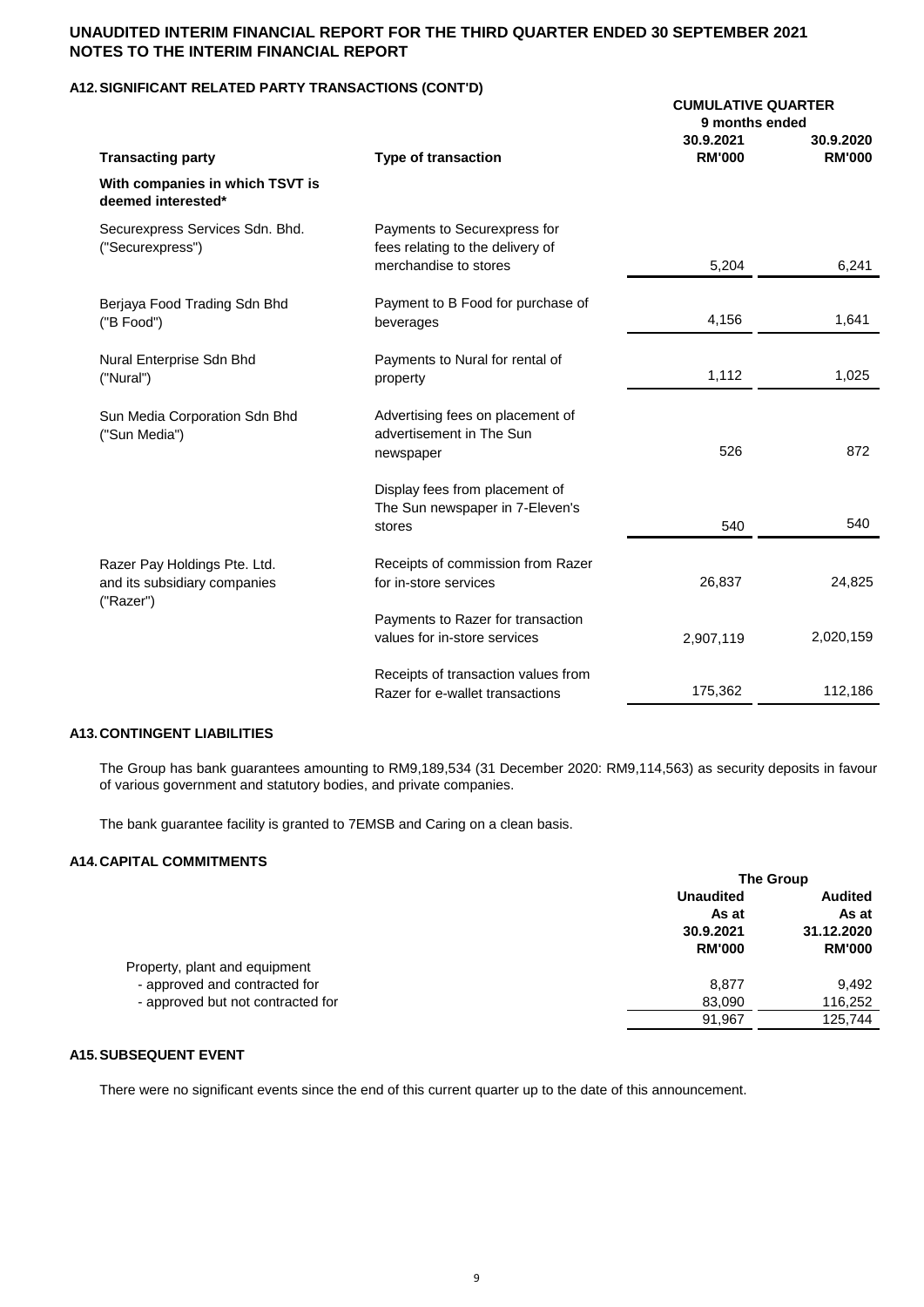### **B1. REVIEW OF THE PERFORMANCE OF THE GROUP**

| <b>RM'000</b>      | 3Q21     | 3Q20    | Variance  | <b>YTD 3Q21</b> | <b>YTD 3Q20</b> | Variance   |
|--------------------|----------|---------|-----------|-----------------|-----------------|------------|
| Revenue:           |          |         |           |                 |                 |            |
| Convenience stores | 404,611  | 505,289 | (100,678) | 1,290,379       | 1,635,940       | (345, 561) |
| Pharmaceutical     | 275.612  | 172.194 | 103.418   | 723,640         | 311.291         | 412,349    |
| <b>Total</b>       | 680,223  | 677,483 | 2,740     | 2,014,019       | 1,947,231       | 66,788     |
| Core profit:       |          |         |           |                 |                 |            |
| Convenience stores | (1, 160) | 13,222  | (14, 382) | 14.470          | 37,538          | (23,068)   |
| Pharmaceutical     | 17,103   | 8,073   | 9,030     | 30,255          | 13,908          | 16,347     |
| <b>Total</b>       | 15.943   | 21,295  | (5,352)   | 44,725          | 51,446          | (6,721)    |
| Corporate exercise |          |         |           |                 |                 |            |
| expenses           | (7.043)  | (5,505) | (1,538)   | (18,682)        | (21, 617)       | 2,935      |
| <b>PAT</b>         | 8.900    | 15,790  | (6,890)   | 26,043          | 29.829          | (3,786)    |

### **Review of Current Quarter Performance versus Corresponding Quarter Last Year**

Performance of the Convenience Stores segment for the current quarter was adversely affected by the Full Movement Control Order w.e.f. 1 June 2021. Essentially, stores were operating under stricter SOPs with reduced operating hours, thereby affecting customer footfall and sales productivity. In comparison to previous year corresponding quarter, the country was under Recovery Movement Control Order, where interstate travel was allowed back then. In this regard, Revenue declined by RM100.7m or -19.9% to RM404.6m, with a decrease across all product categories, resulting in a decline in Gross Profits by RM37.3m or -23.4% to RM122.0m.

Operating expenses decreased by RM16.7m or -10.4%, largely due to lower wages from better manpower planning, shorter operating hours and lower shrinkages. Excluding corporate exercise expenses, the convenience store segment recorded a core Loss After Tax of RM1.2m.

Meanwhile, Revenue from the Pharmaceutical segment for the current quarter increased by RM103.4m or +60.1% to RM275.6m, in tandem with continued consumer focus on personal well-being and overall healthcare. Additionally, the acquisition of The Pill House and Wellings group contributed a Revenue of RM78.3m for the current quarter. Correspondingly, Profit After Tax increased by RM9.0m or +111.9% to RM17.1m.

Corporate exercise expenses of RM7.0m primarily consists of professional fees for issuance of Medium Term Notes, finance cost for the acquisition of Caring Group, amortisation of intangible assets and fair value gain from investments in quoted shares.

The Group's consolidated Profit after Tax for the current quarter after corporate exercise expenses is reported at RM8.9m, a decrease of RM6.9m or -43.6%.

#### **Review of 9 Months Period Performance versus Corresponding Period Last Year**

Revenue from the Convenience Stores segment declined by RM345.6m or -21.1% to RM1,290.4m with most product categories recording lower Revenue, thereby resulting in lower Gross Profits. Excluding corporate exercise expenses, the Convenience Store segment recorded a core Profit After Tax of RM14.5m, a decline of RM23.1m or 61.4%.

Revenue from Pharmaceutical segment increased by RM412.3m or +132.5% to RM723.6m. While Profit After Tax closed at RM30.3m. The acquisition of The Pill House and Wellings group contributed Revenue of RM187.2m.

The Group's consolidated Profit After Tax for the 9 months ended 30 September 2021 after corporate exercise expenses is reported at RM26.0m.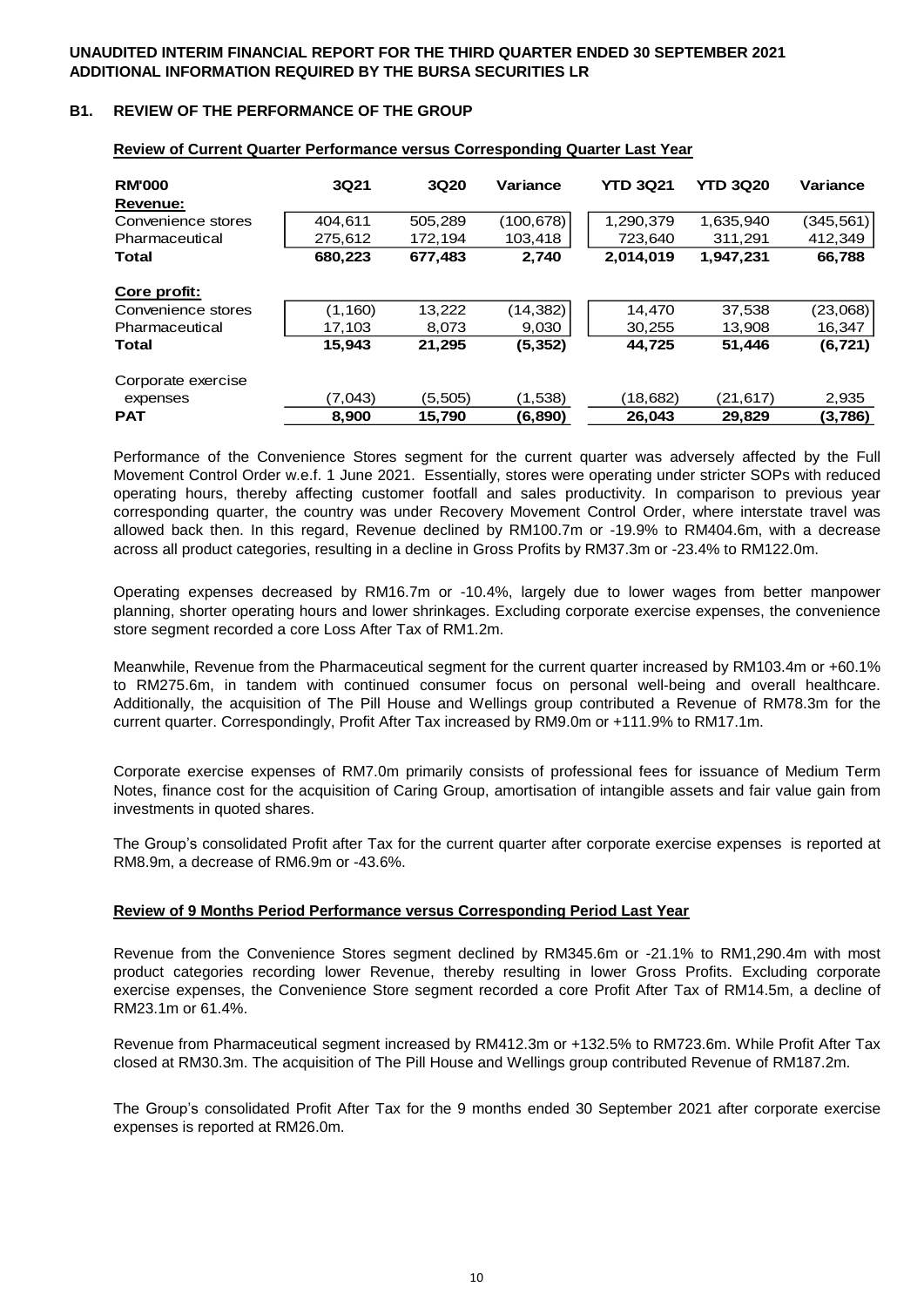#### **B2. MATERIAL CHANGES IN THE PROFIT BEFORE TAXATION FOR THE CURRENT QUARTER AS COMPARED WITH THE IMMEDIATE PRECEDING QUARTER**

The Group recorded a higher Profit before Tax for the third quarter by RM5.9m or +65.8% against the immediate preceding quarter mainly due to higher Revenue and Gross Profit in current quarter.

### **B3. PROSPECTS**

With the ongoing National Recovery Plan and relaxation of SOPs (i.e. inter-state travels and social activities allowed for fully vaccinated individuals etc.) while achieving higher vaccination rates in the country, the Group is optimistic on the turnaround in trading conditions and the Group's operating results is poised to gradually improve in the coming quarters.

### **B4. VARIANCE OF ACTUAL RESULTS FROM PROFIT FORECAST AND PROFIT GUARANTEE**

The Group did not issue any profit forecast or profit estimate previously in any public document.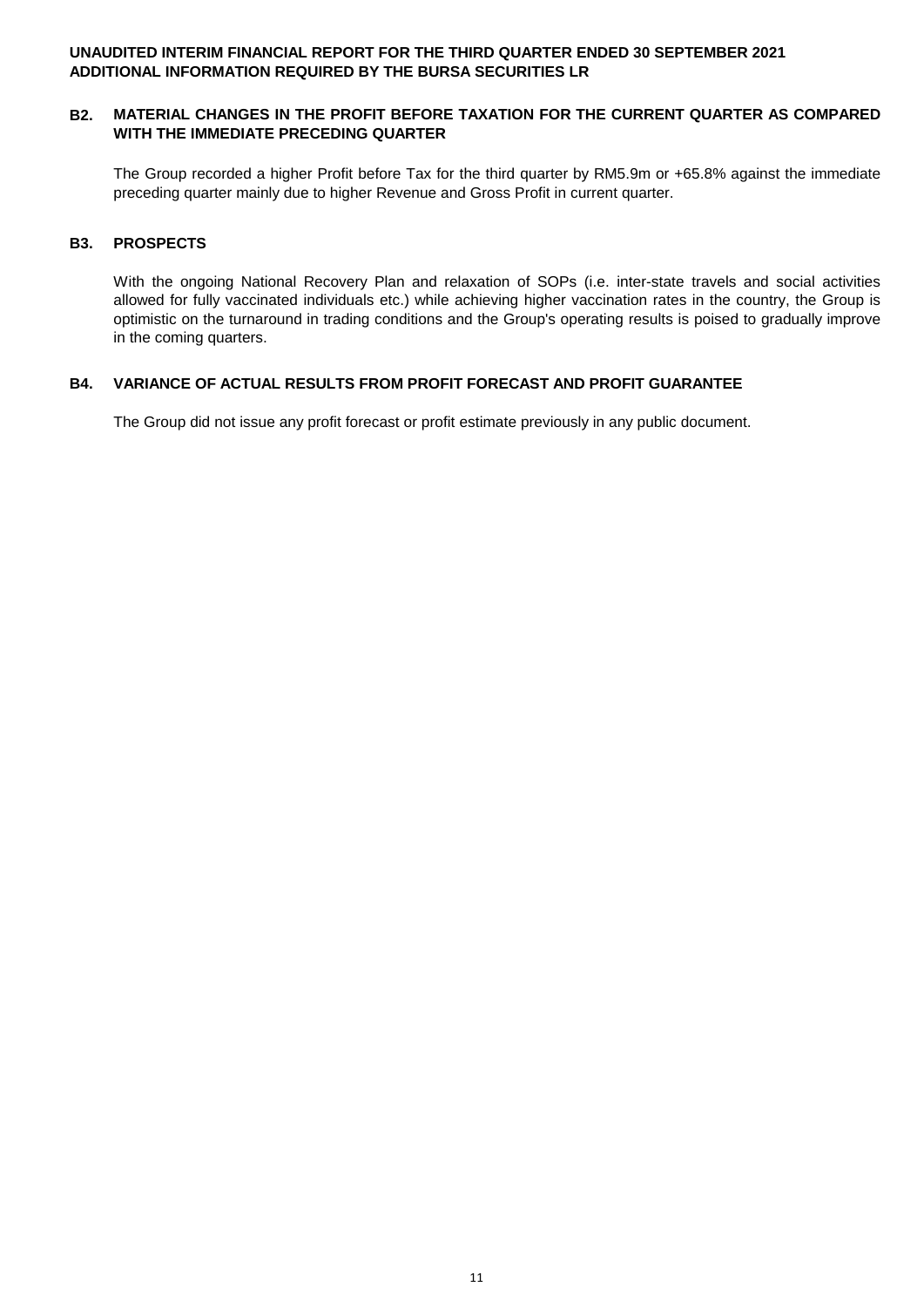# **B5. PROFIT FROM OPERATIONS**

Profit from operations is arrived at after charging/(crediting):

|                                            | <b>CURRENT QUARTER</b><br>3 months ended |                            | <b>CUMULATIVE QUARTER</b><br>9 months ended |                            |
|--------------------------------------------|------------------------------------------|----------------------------|---------------------------------------------|----------------------------|
|                                            | 30.9.2021<br><b>RM'000</b>               | 30.9.2020<br><b>RM'000</b> | 30.9.2021<br><b>RM'000</b>                  | 30.9.2020<br><b>RM'000</b> |
| Amortisation of intangible assets          | 2,844                                    | 1,129                      | 5,103                                       | 3,388                      |
| Amortisation of right of use               | 29,787                                   | 30,659                     | 90,463                                      | 81,480                     |
| Bad debts written off                      |                                          |                            | 1                                           |                            |
| Depreciation of property, plant            |                                          |                            |                                             |                            |
| and equipment                              | 17,616                                   | 16,848                     | 52,919                                      | 49,776                     |
| Dividend income                            | (31)                                     |                            | (76)                                        | (29)                       |
| Fair value changes of FVTPL                |                                          |                            |                                             |                            |
| for investments in quoted shares           | (46)                                     | (145)                      | 441                                         | 1,287                      |
| Loss/(Gain) on foreign exchange            |                                          |                            |                                             |                            |
| translation differences                    | 16                                       | (6)                        | 16                                          | (38)                       |
| Impairment on property, plant              |                                          |                            |                                             |                            |
| and equipment                              |                                          | 16                         |                                             | 102                        |
| Interest income                            | (592)                                    | (1,360)                    | (1,630)                                     | (2, 186)                   |
| (Gain)/Loss on disposal of property,       |                                          |                            |                                             |                            |
| plant and equipment                        | (236)                                    | 6                          | (654)                                       | 517                        |
| Property, plant and equipment              |                                          |                            |                                             |                            |
| written off                                | 193                                      | 1,083                      | 901                                         | 2,856                      |
| Provision for and write off of inventories | 3,437                                    | 3,475                      | 8,764                                       | 9,539                      |

Other than as presented in the condensed consolidated statements of comprehensive income and as disclosed above, there were no gain or loss on disposal of quoted or unquoted investments or properties, impairment of other assets, gain or loss on derivatives and exceptional items included in the results of the current quarter and financial period ended 30 September 2021.

# **B6. TAXATION**

| <b>CURRENT QUARTER</b><br>3 months ended |                            | <b>CUMULATIVE QUARTER</b><br>9 months ended |                            |
|------------------------------------------|----------------------------|---------------------------------------------|----------------------------|
| 30.9.2021<br><b>RM'000</b>               | 30.9.2020<br><b>RM'000</b> | 30.9.2021<br><b>RM'000</b>                  | 30.9.2020<br><b>RM'000</b> |
|                                          |                            |                                             |                            |
| 6,115                                    | 8,640                      | 19,238                                      | 22,469                     |
| 201                                      | 11                         | 201                                         | 10                         |
| 6,316                                    | 8,651                      | 19,439                                      | 22,479                     |
|                                          |                            |                                             |                            |
|                                          |                            |                                             |                            |
| (468)                                    | (73)                       | (1, 442)                                    | (2,010)                    |
|                                          |                            |                                             | 20                         |
| (468)                                    | (73)                       | (1, 442)                                    | (1,990)                    |
| 5,848                                    | 8,578                      | 17,997                                      | 20,489                     |
|                                          |                            |                                             |                            |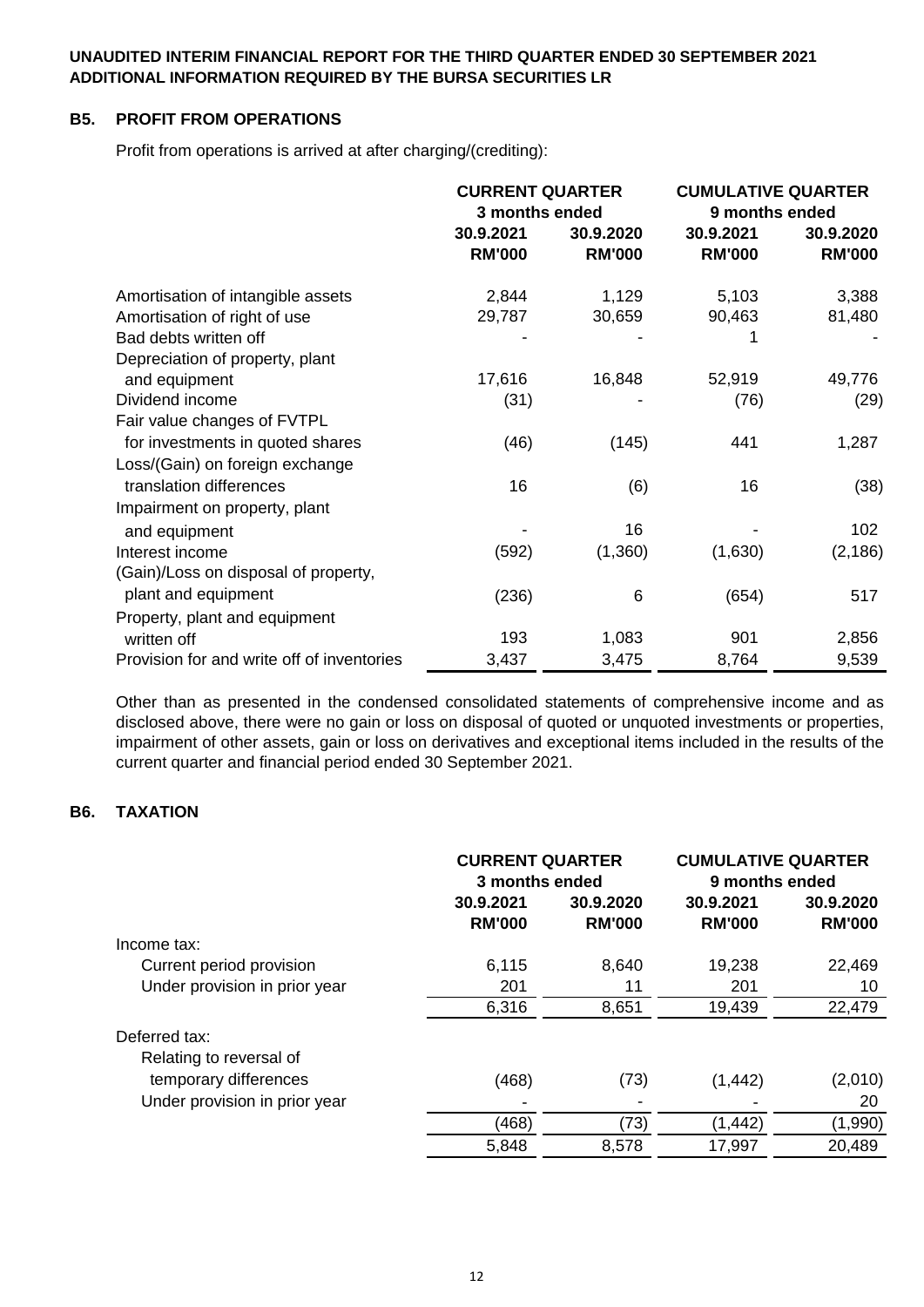# **B6. TAXATION (CONT'D)**

Income tax expense is recognised based on management's best estimation. The Group's consolidated effective tax rates for the current quarter and financial period ended 30 September 2021 were higher than the Malaysian's statutory tax rate mainly due to certain expenses not deductible under tax legislation.

# **B7. STATUS OF CORPORATE PROPOSALS**

There were no corporate proposals announced but not completed at the date of this report.

## **B8. GROUP BORROWINGS**

The Group borrowings which are denominated in Ringgit Malaysia ("RM") as at 30 September 2021 are as follows: -

|                                  | <b>Unaudited</b><br>As at<br>30.9.2021<br><b>RM'000</b> | <b>Audited</b><br>As at<br>31.12.2020<br><b>RM'000</b> |
|----------------------------------|---------------------------------------------------------|--------------------------------------------------------|
| <b>Short term borrowings</b>     |                                                         |                                                        |
| Secured:                         |                                                         |                                                        |
| Term loan                        | 10,027                                                  | 39,225                                                 |
| <b>Unsecured:</b>                |                                                         |                                                        |
| Bankers' acceptances             | 41,200                                                  | 82,940                                                 |
| Medium term notes                | 5,343                                                   |                                                        |
| Term loan                        | 12,637                                                  | 19,200                                                 |
| Revolving credit                 | 60,000                                                  | 60,000                                                 |
|                                  | 129,207                                                 | 201,365                                                |
| Long term borrowings<br>Secured: |                                                         |                                                        |
| Term loan                        | 36,465                                                  | 325,710                                                |
| <b>Unsecured:</b>                |                                                         |                                                        |
| Term loan                        | 21,619                                                  | 6,000                                                  |
| Medium term notes                | 500,000                                                 |                                                        |
|                                  | 558,084                                                 | 331,710                                                |
| <b>Total borrowings</b>          |                                                         |                                                        |
| Bankers' acceptances             | 41,200                                                  | 82,940                                                 |
| Medium term notes                | 505,343                                                 |                                                        |
| Term loan                        | 80,748                                                  | 390,135                                                |
| Revolving credit                 | 60,000                                                  | 60,000                                                 |
|                                  | 687,291                                                 | 533,075                                                |

#### Medium Term Notes

The Company has established a 15-year medium term notes ("**MTN**") programme of RM600.0 million in nominal value ("**MTN Programme**"), which was lodged with the Securities Commission Malaysia ("**SC")**) on 15 April 2021 in accordance with the SC's Guidelines on Unlisted Capital Market Products under the Lodge and Launch Framework.

The Company has completed its maiden MTN issuance of RM500.0 million ("**Series 1 MTN**") under the MTN Programme on 28 June 2021.